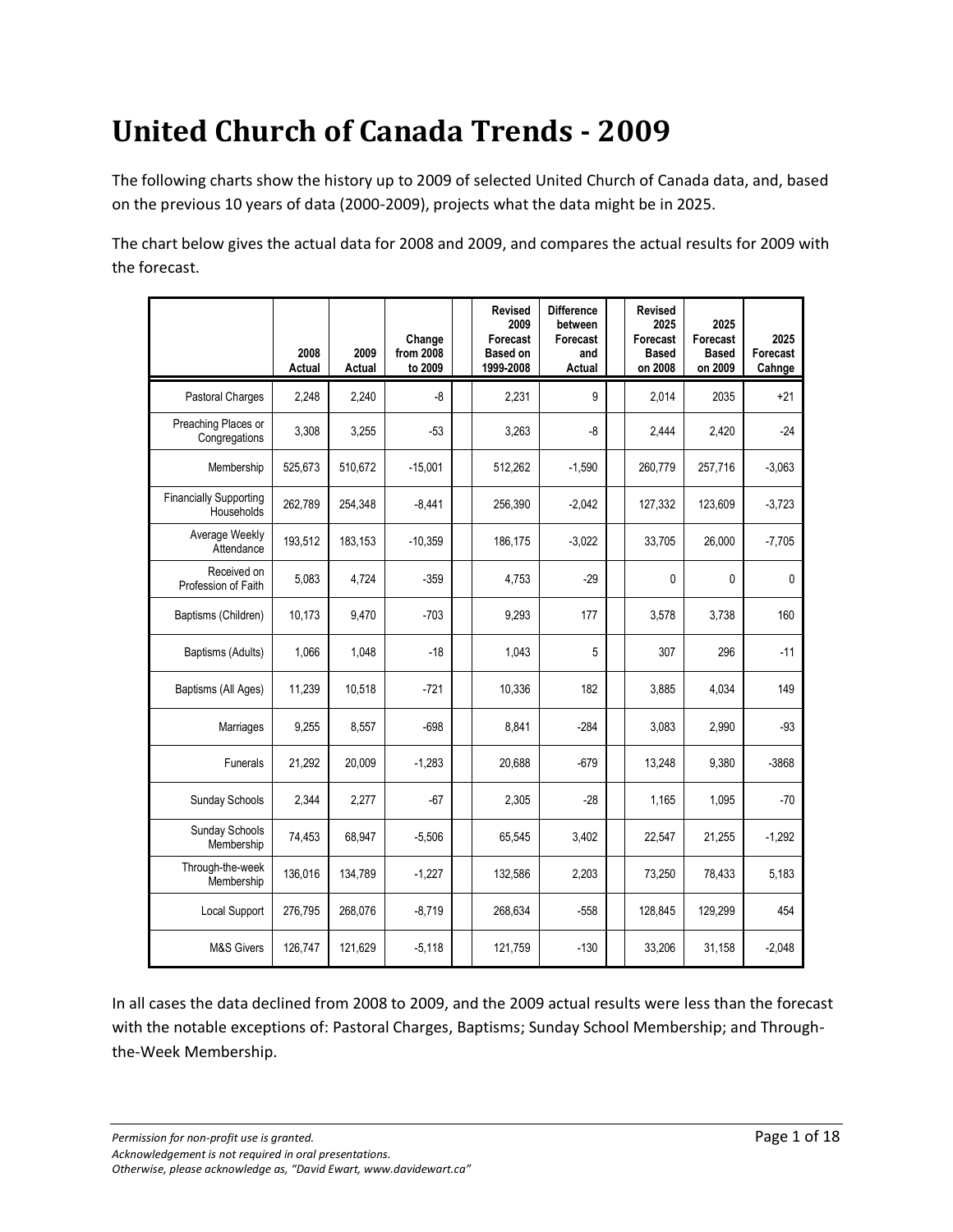Note: For 2009, the ten years of data were examined using the LINEST and LOGEST functions of Microsoft Excel. If LINEST returned the highest coefficient of determination,  $r^2$ , then the straight line TREND function was used to project future values. If LOGEST returned the highest  $r^2$  value, then the exponential GROWTH function was used. In all cases the  $r^2$  values were higher than 0.96. And in all cases, the compared  $r^2$  values did not differ by more than 0.014. The  $r^2$  values are noted for each chart. (For the non-statisticians among us,  $r^2$  is a measure of "reliability." It provides a measure of how well future outcomes are likely to be predicted. Generally speaking, if the  $r^2$  value is greater than 95 than the result is considered valid.)

As a result of this process, the GROWTH function was chosen for Pastoral Charges, Baptisms (Children, Adults, and Total), Marriages, and Sunday School Membership. This resulted in changing the previous 2025 forecast of Zero. And to provide a fairer comparison between 2008 and 2009, the forecasts from 2008 were revised using the same functions.

New for 2009 is the inclusion of data for Adult Baptisms, and Identifiable Givers for both Local Expenses and the M&S Fund. While the forecasted declines are serious for all items, the 74% decline for M&S Givers is especially notable.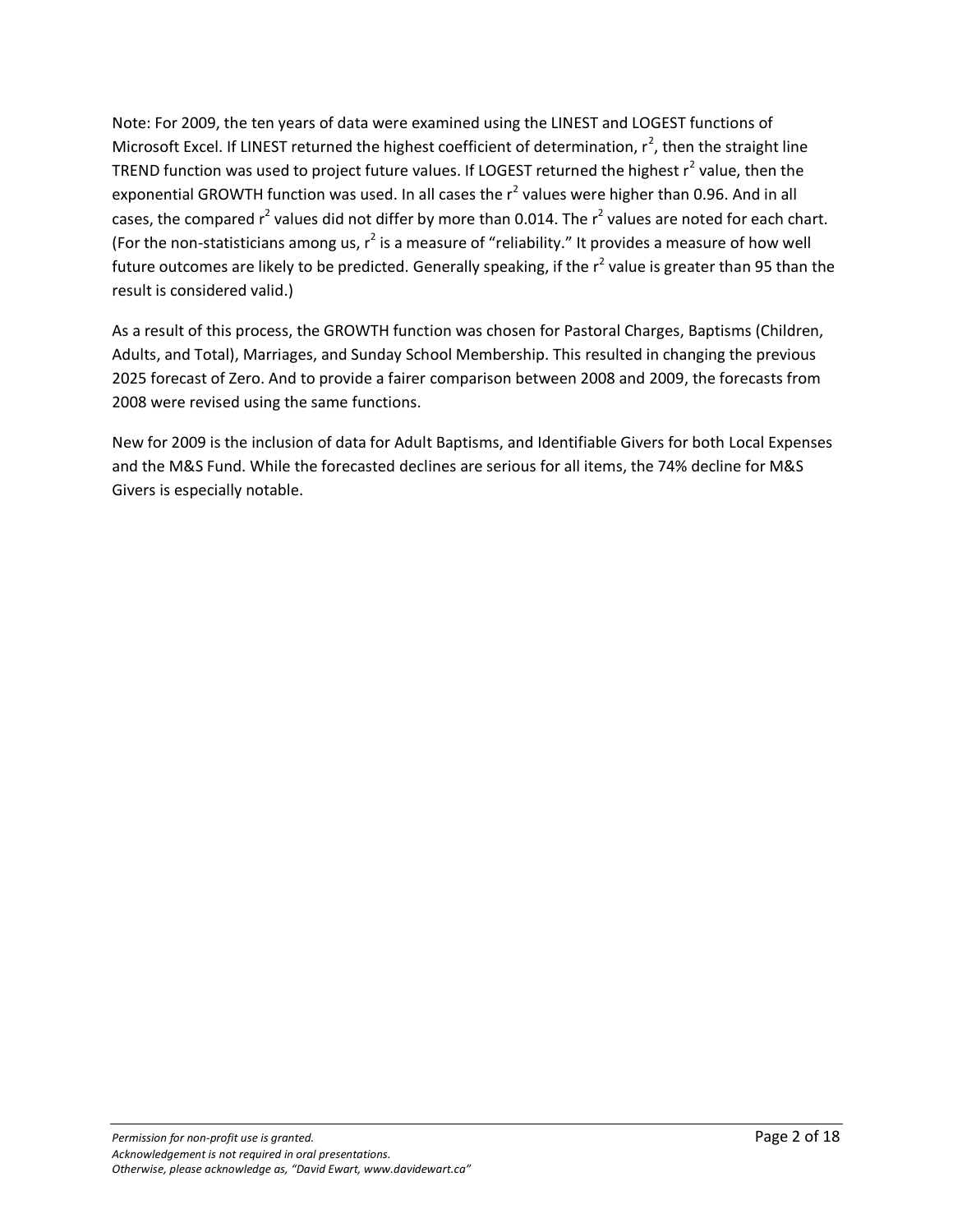#### **United Church Pastoral Charges**

As of December 31, 2009 the number of United Church Pastoral Charges was 2,240.

If the trend for the past 10 years continues unchanged, the number of Pastoral Charges in 2025 will be 2,035.

This will be a loss of 205 or 9% of 2009 Pastoral Charges.

Note: This data indicates the resilience of Pastoral Charges, especially when compared with the other data that follows. Urban and suburban areas where amalgamations are more feasible may experience higher rates of decline.

Note: I have only been able to record data for the number of Pastoral Charges beginning in 1945.

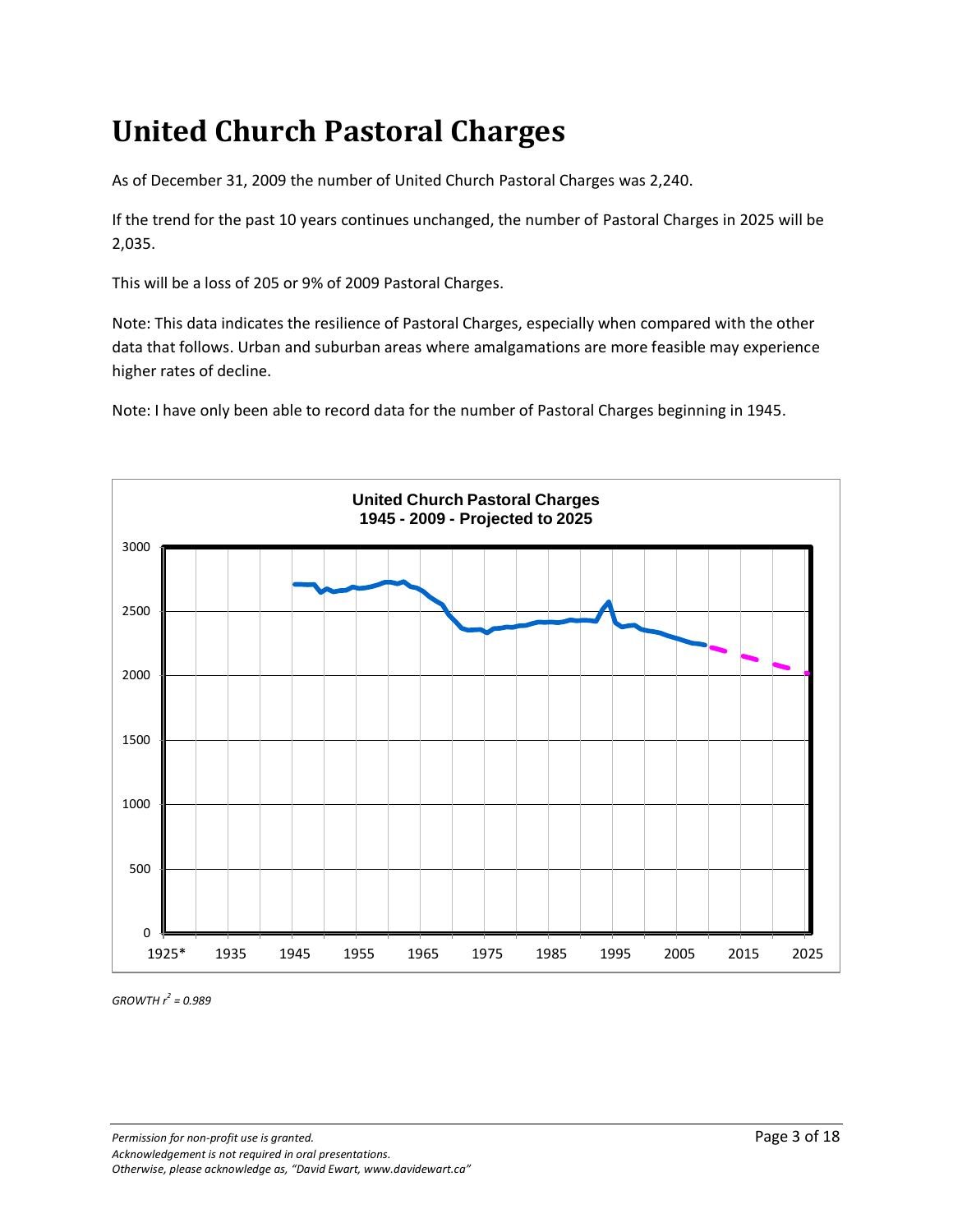# **United Church Congregations**

As of December 31, 2009 the number of United Church Congregations (or Preaching Places) was 3,255.

If the trend for the past 10 years continues unchanged, the number of Congregations in 2025 will be 2,420.

This will be a loss of 835 or 26% of 2009 Congregations.

Note: The rate of decline of Congregations is much higher than that for Pastoral Charges. The result is that more Pastoral Charges have fewer Congregations, and more Pastoral Charges have part-time Ministers.

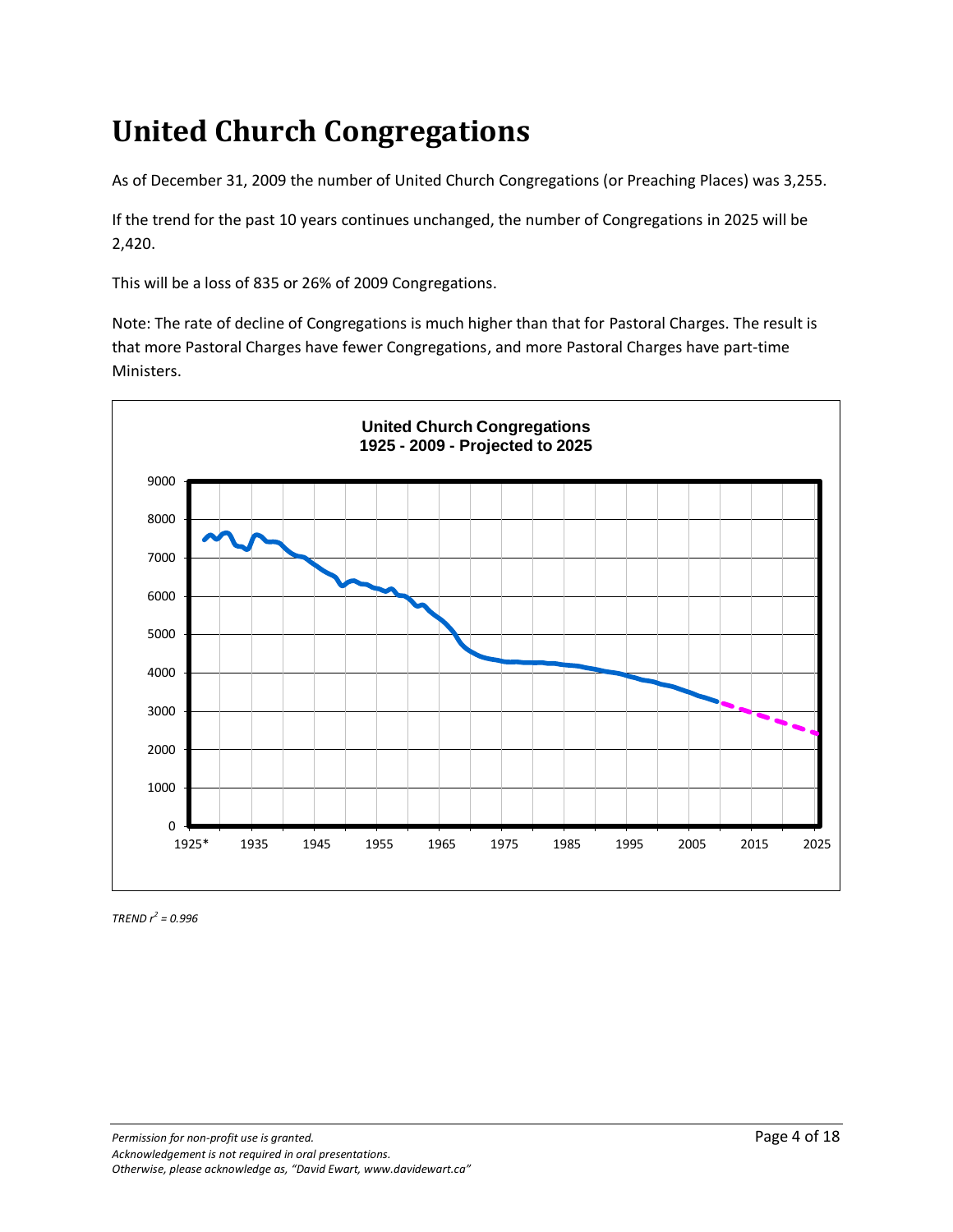## **United Church Membership**

As of December 31, 2009 United Church Total Membership (Resident and Non-Resident) was 510,672.

If the trend for the past 10 years continues unchanged, Membership in 2025 will be 257,716.

This will be a loss on average of 252,956 or 50% of 2009 Members.

Note: The decline of Membership is much higher than the decline of Pastoral Charges and Congregations. This results in many Congregations having significantly fewer Members.

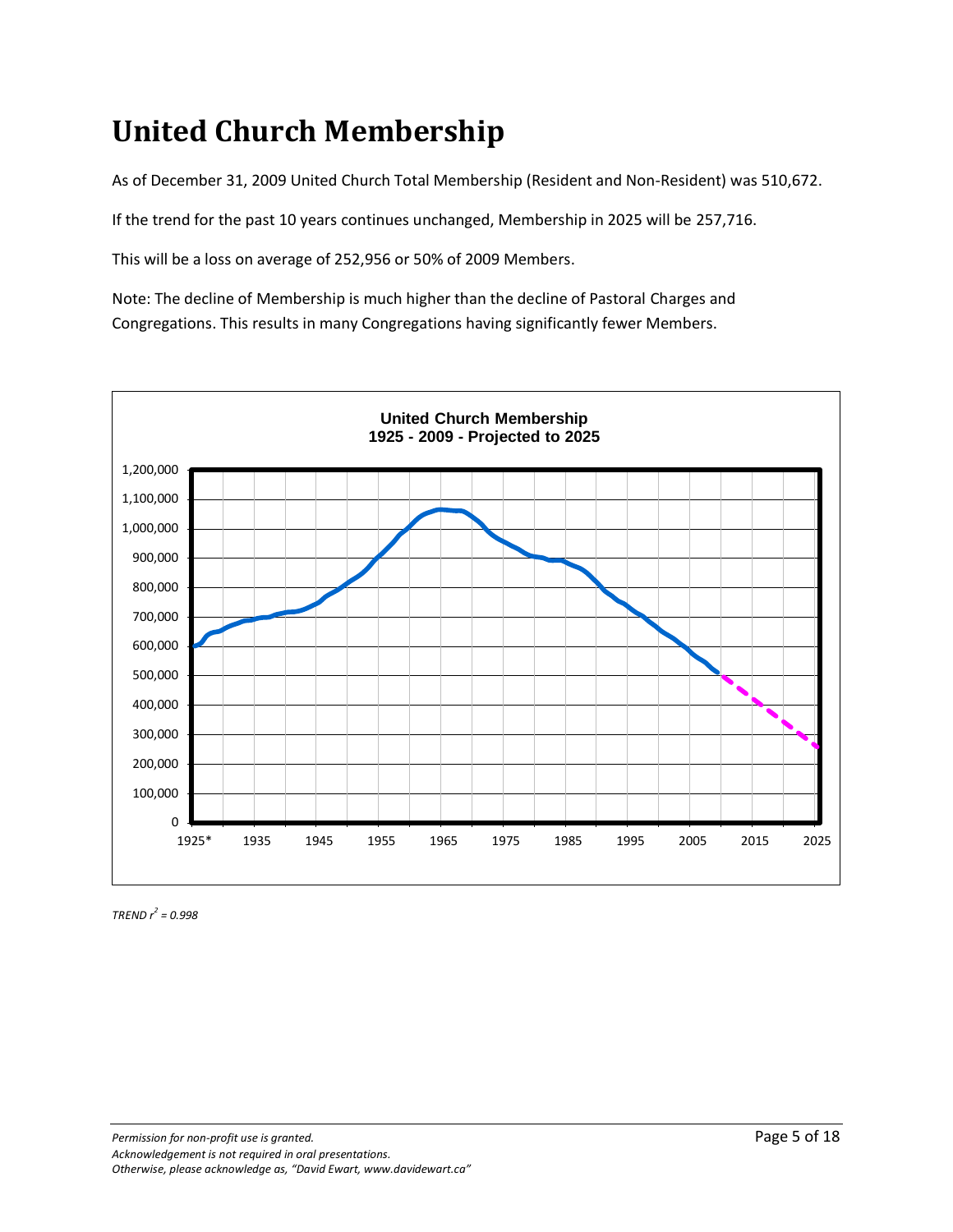#### **United Church Average Weekly Attendance**

As of December 31, 2009, the Average Weekly Attendance was 183,153.

If the trend for the past 10 years continues unchanged, Attendance in 2025 will be 26,000.

This will be a loss of 157,153 or 86% of the number attending church in 2009.

Note: Average Weekly Attendance is declining much faster than the number of Congregations. This results in many Congregations having significantly lower Attendance.

Note: The Average Weekly Attendance was nationally recorded beginning in 1977.



*TREND r<sup>2</sup> = 0.998*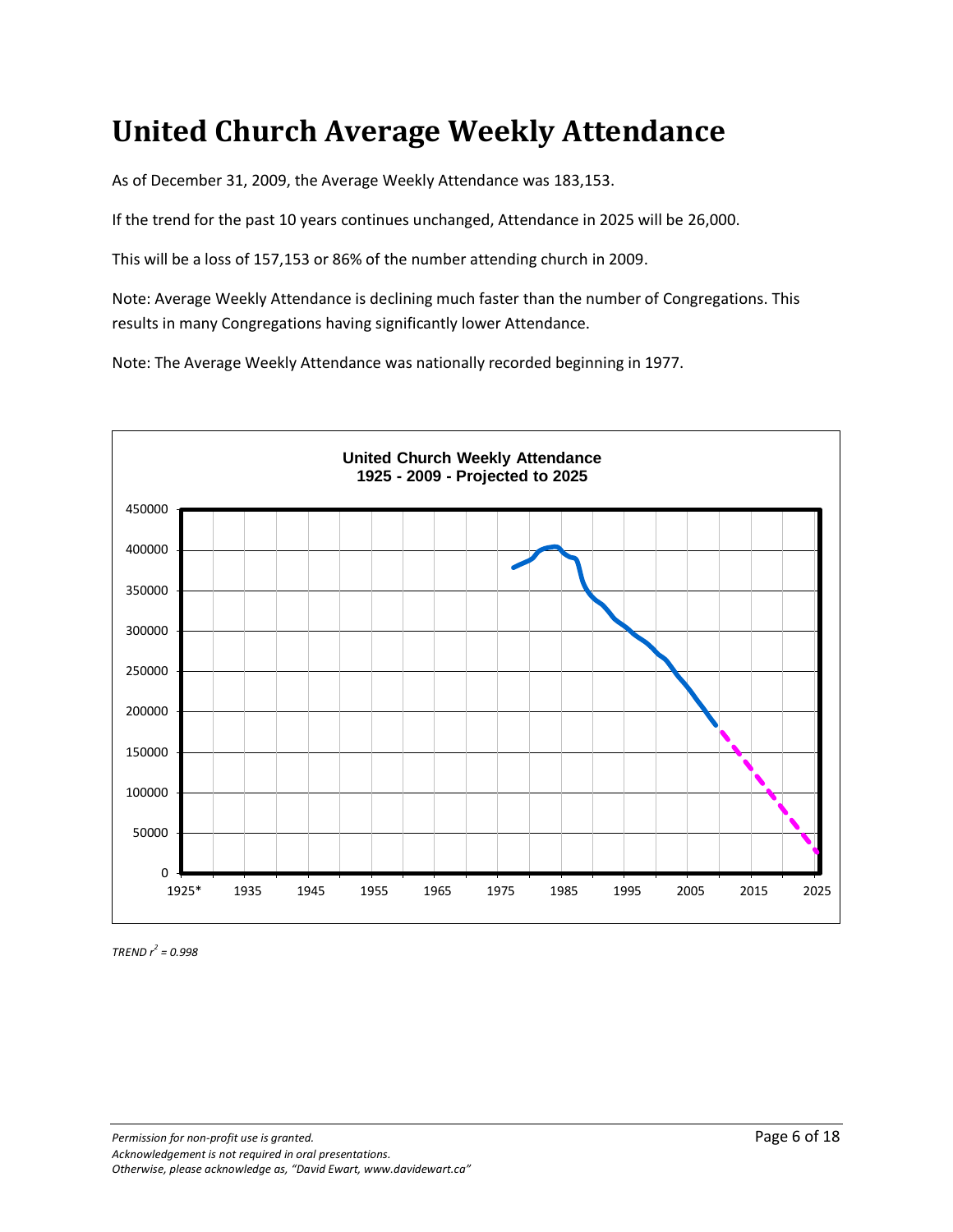### **United Church Financially Supporting Households**

As of December 31, 2009, the number of Financially Supporting Households was 254,348.

If the trend for the past 10 years continues unchanged, the number of Supporting Households in 2025 will be 123,609.

This will be a loss of 130,739 or 51% of the number of Supporting Households in 2009.

Note: The number of Financially Supporting Households is declining much faster than the number of Congregations. This results in Congregations having significantly lower Supporting Households.

Note: The number of Financially Supporting Households was nationally recorded beginning in 1981.

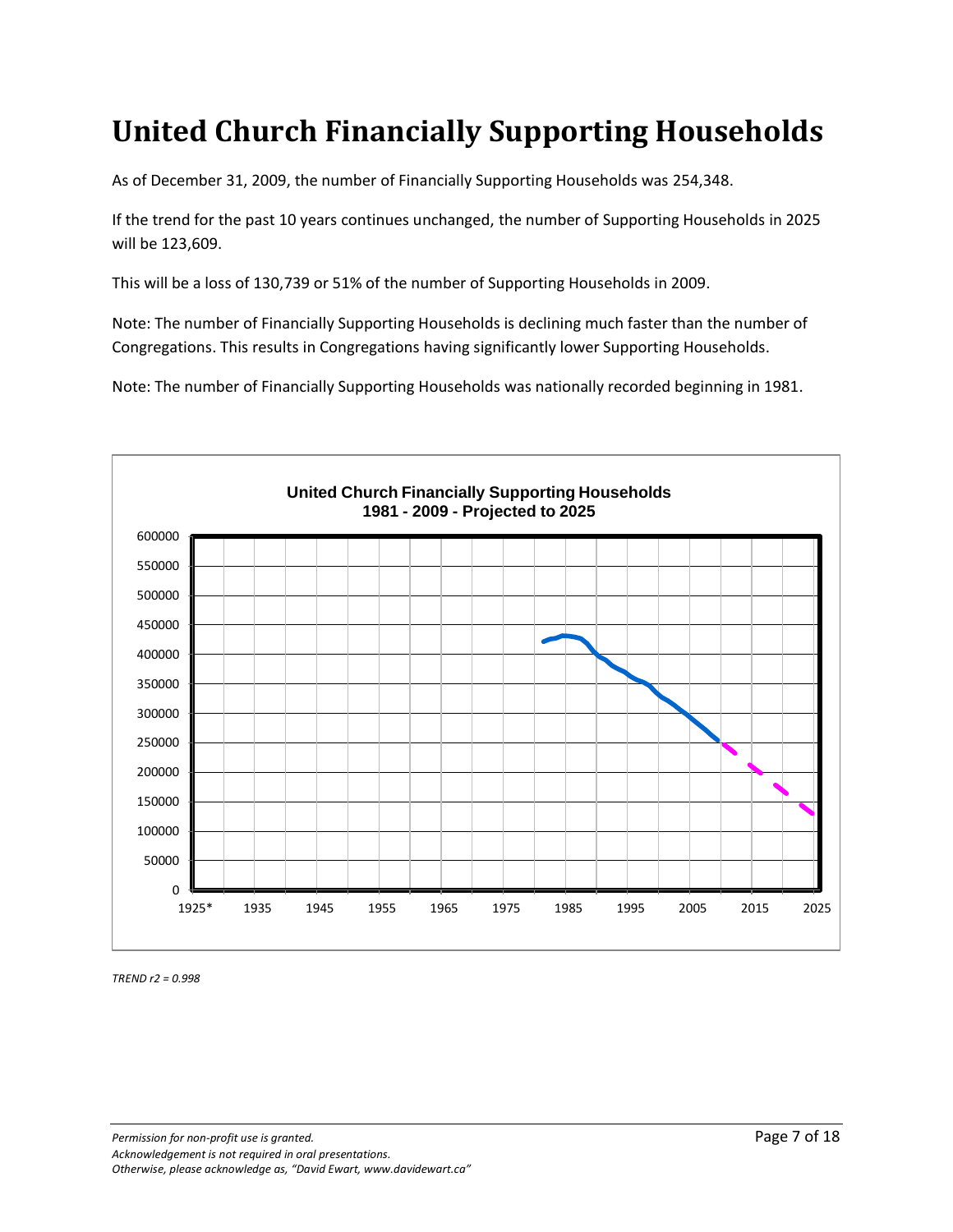#### **United Church Identified Givers to Local Expenses**

As of December 31, 2009, the number of Identified Givers to Local Expenses was 268,076.

If the trend for the past 10 years continues unchanged, the number of Local Givers in 2025 will be 129,299.

This will be a loss of 138,777 or 52% of the number of Local Givers in 2009.

Note: The number of Local Givers is declining much faster than the number of Congregations. This results in Congregations having significantly lower Local Givers.

Note: The number of Identified Givers to Local Expenses was nationally recorded beginning in 1962.



*TREND r2 = 0.999*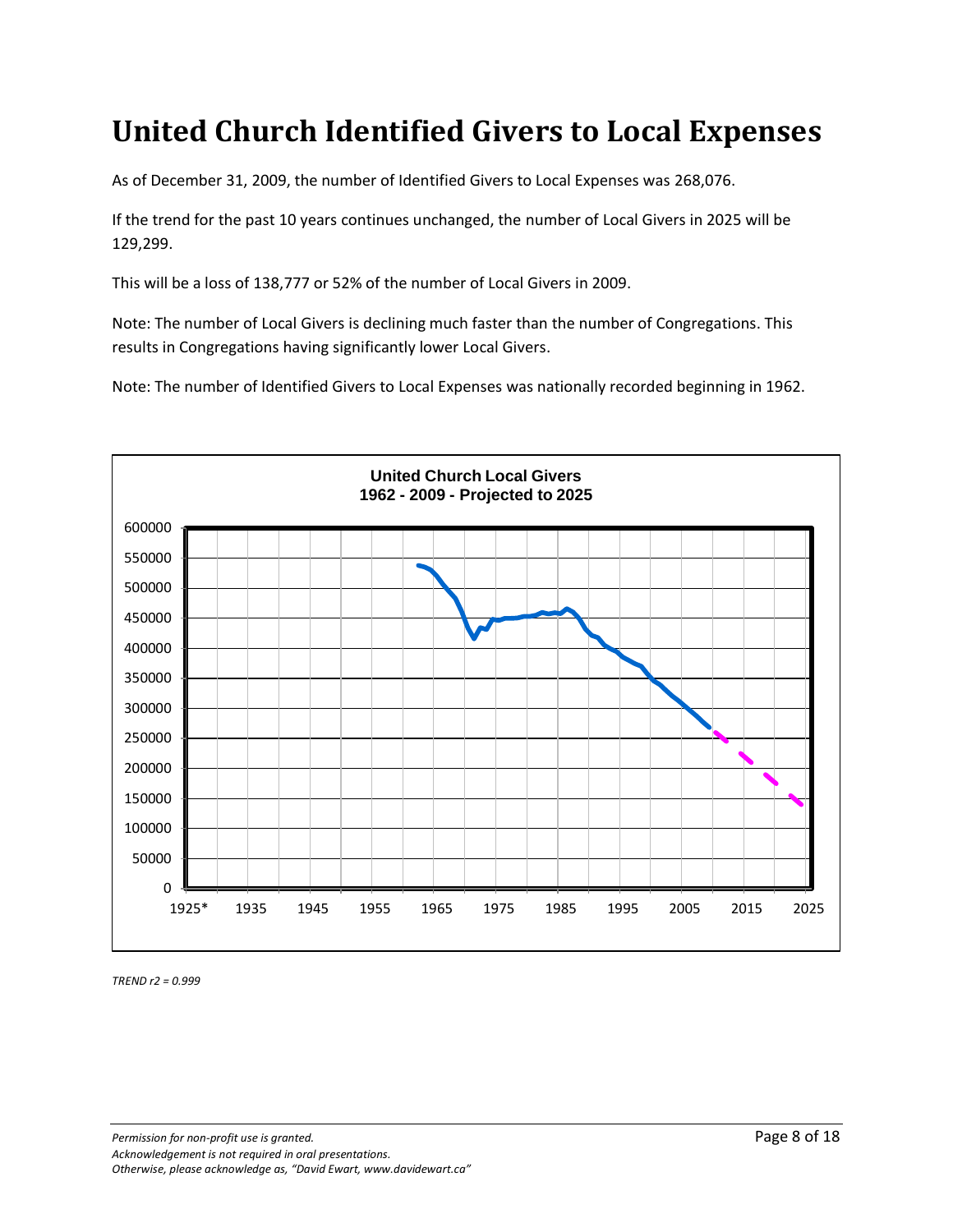#### **United Church Identified Givers to the M&S Fund**

As of December 31, 2009, the number of Identified Givers to the M&S Fund was 121,629.

If the trend for the past 10 years continues unchanged, the number of M&S Givers in 2025 will be 31,158.

This will be a loss of 90,471 or 74% of the number of M&S Givers in 2009.

Note: The number of Identified Givers to the M&S Fund is declining much faster than the number of Congregations. This results in Congregations having significantly lower M&S Givers.

Note: The number of Identified Givers to the M&S Fund was nationally recorded beginning in 1962.

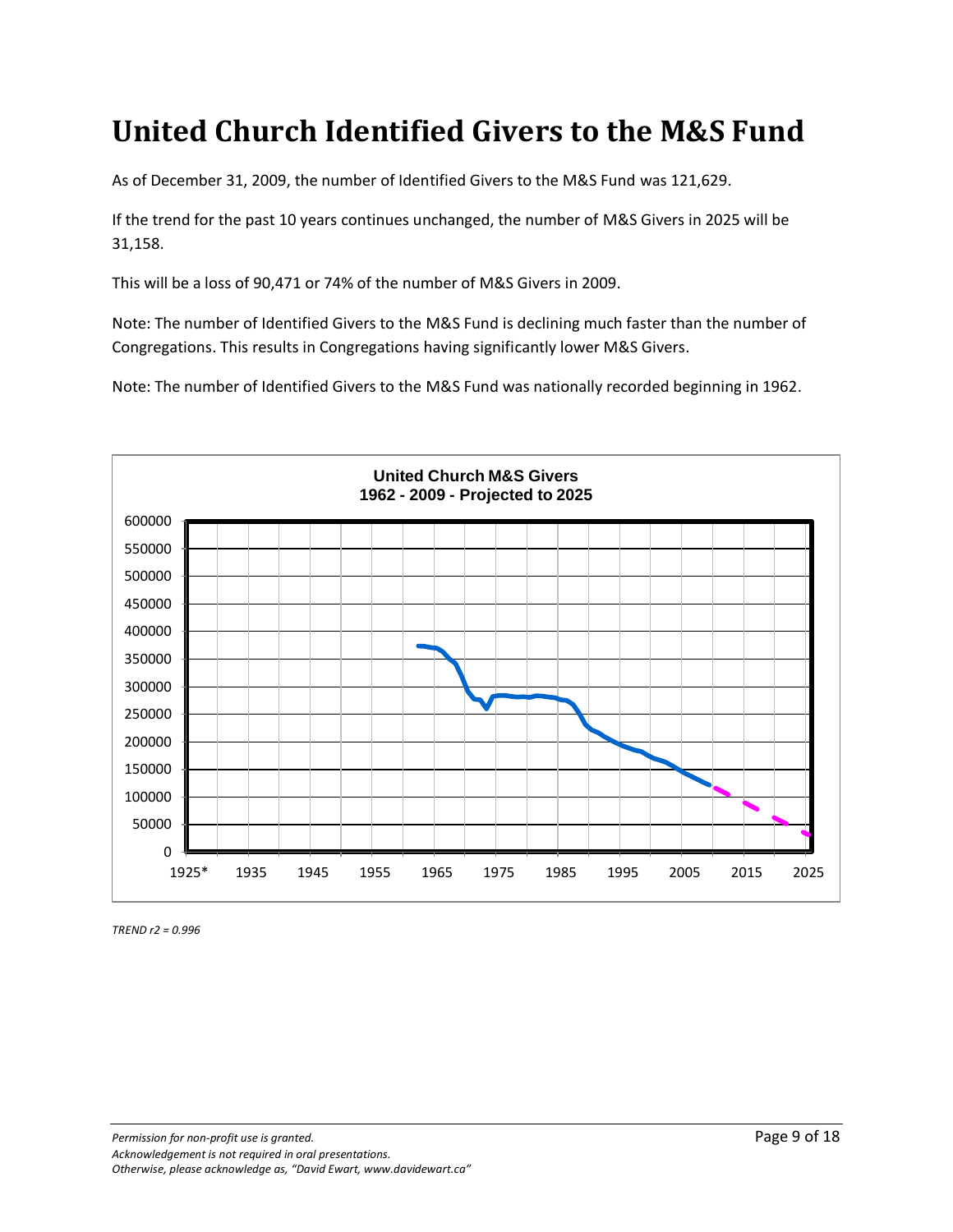# **United Church New Members Received by Profession of Faith**

As of December 31, 2009, the total New Members received by Profession of Faith (that is, those who have never been members of any church before) was 4,724.

If the trend for the past 10 years continues unchanged, the number of New Members in 2020 will be zero.

This will be a loss of 4,724 or 100% of the New Members Received in 2009.

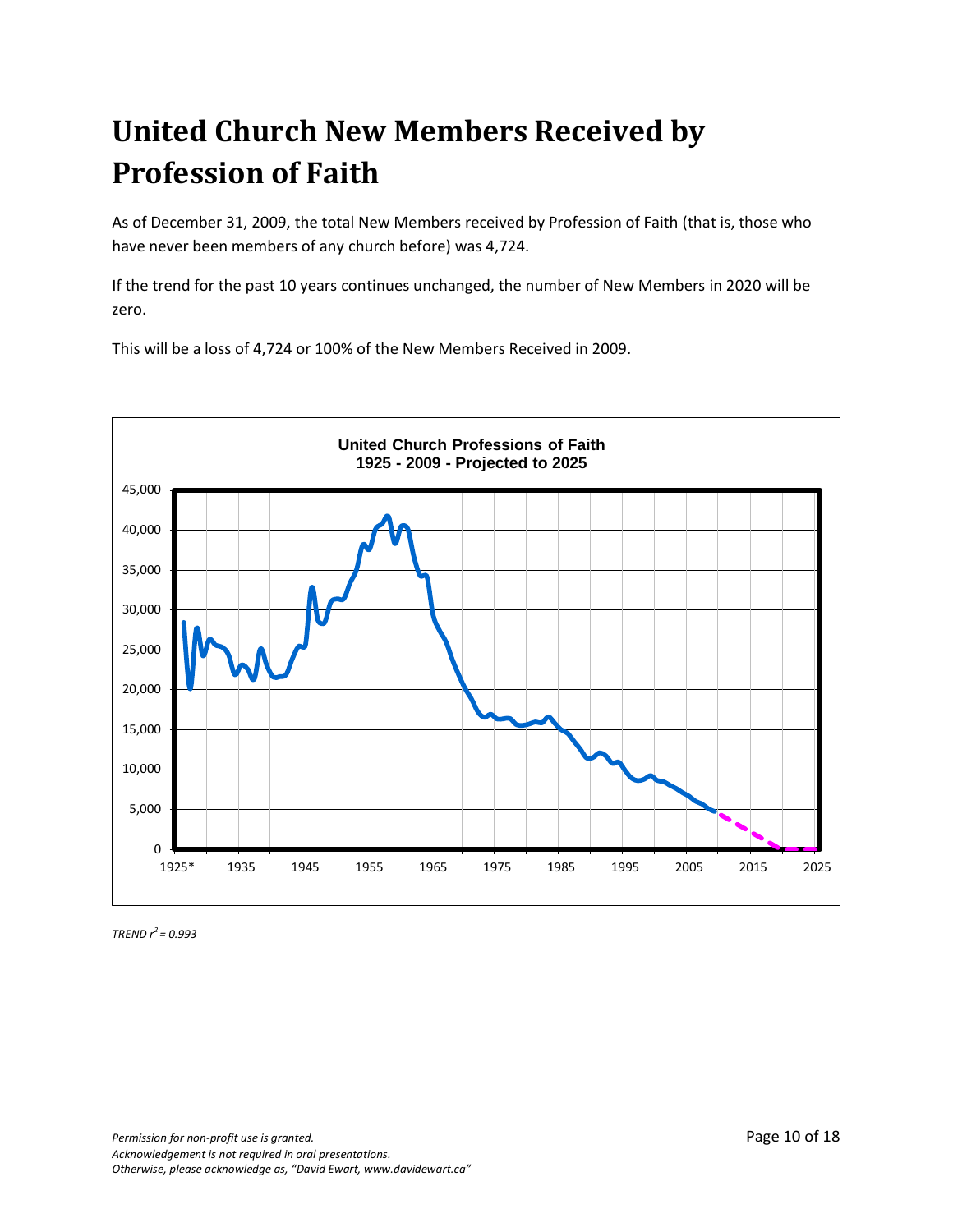### **United Church Sunday School Membership**

As of December 31, 2009, United Church Sunday School Membership was 68,947.

If the trend for the past 10 years continues unchanged, Sunday School Membership in 2025 will be 21,255.

This will be a loss 47,692 or 69% of the Sunday School Membership in 2009.

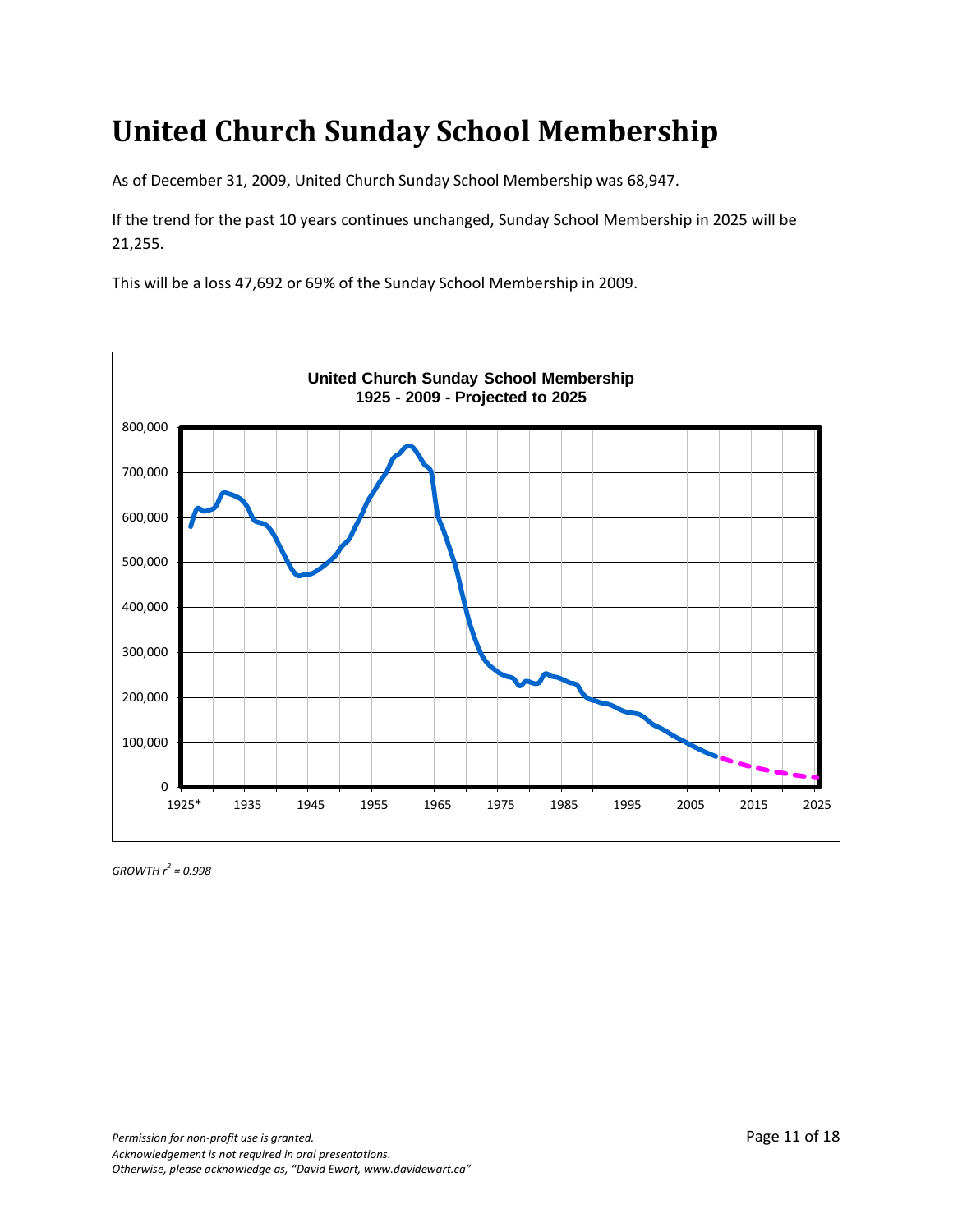# **United Church Sunday Schools**

As of December 31, 2009, the number of United Church Sunday Schools was 2,277.

If the trend for the past 10 years continues unchanged, the number of Sunday Schools in 2025 will be 1,095.

This will be a loss 1,182 or 52% of the number of Sunday Schools in 2009.

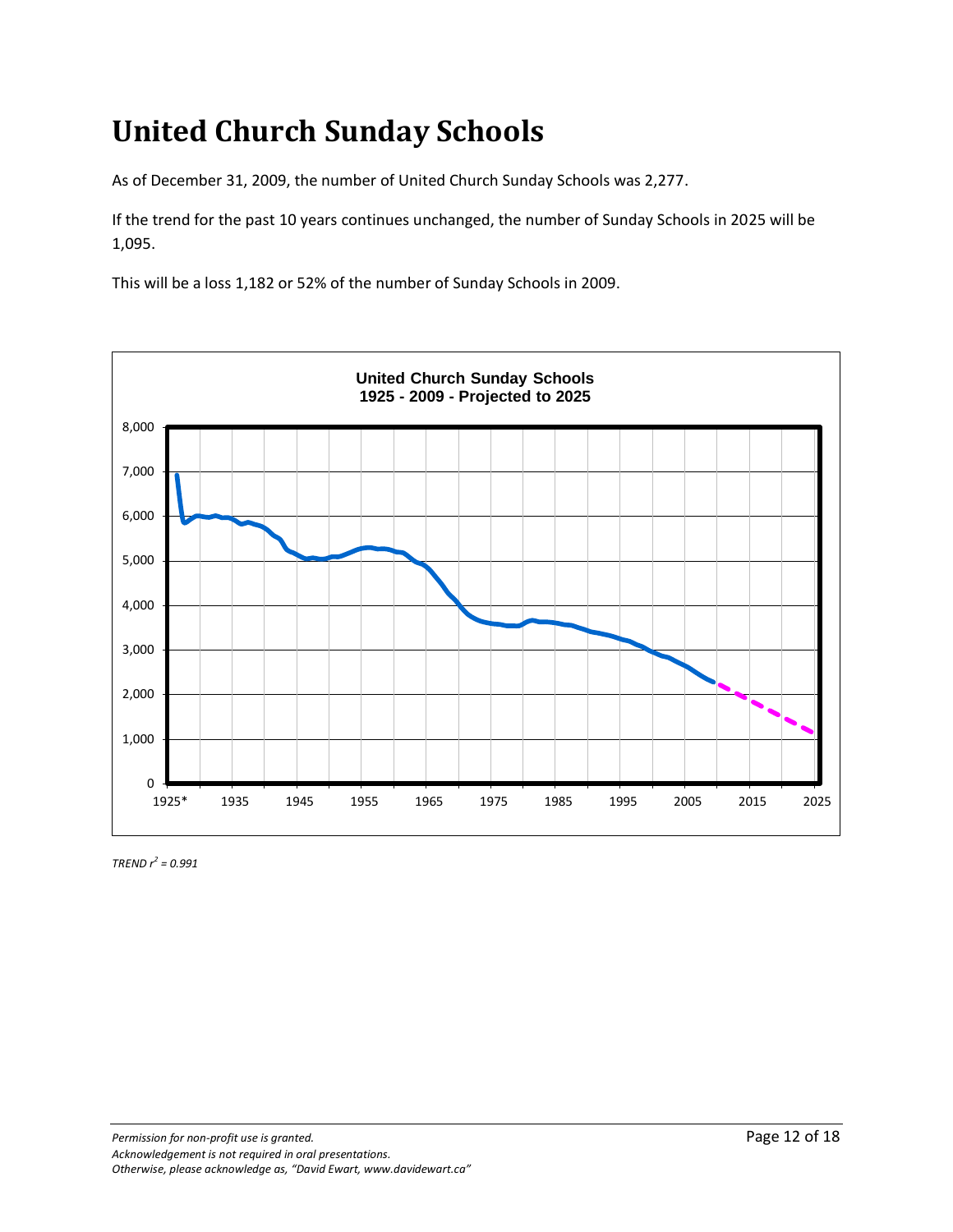#### **United Church Through-the-Week Membership**

As of December 31, 2009, United Church Through-the-Week Organizations Membership was 134,789.

If the trend for the past 10 years continues unchanged, Through-the-Week Membership in 2025 will be 78,433.

This will be a loss 56,356 or 41% of the Through-the-Week Membership in 2009.

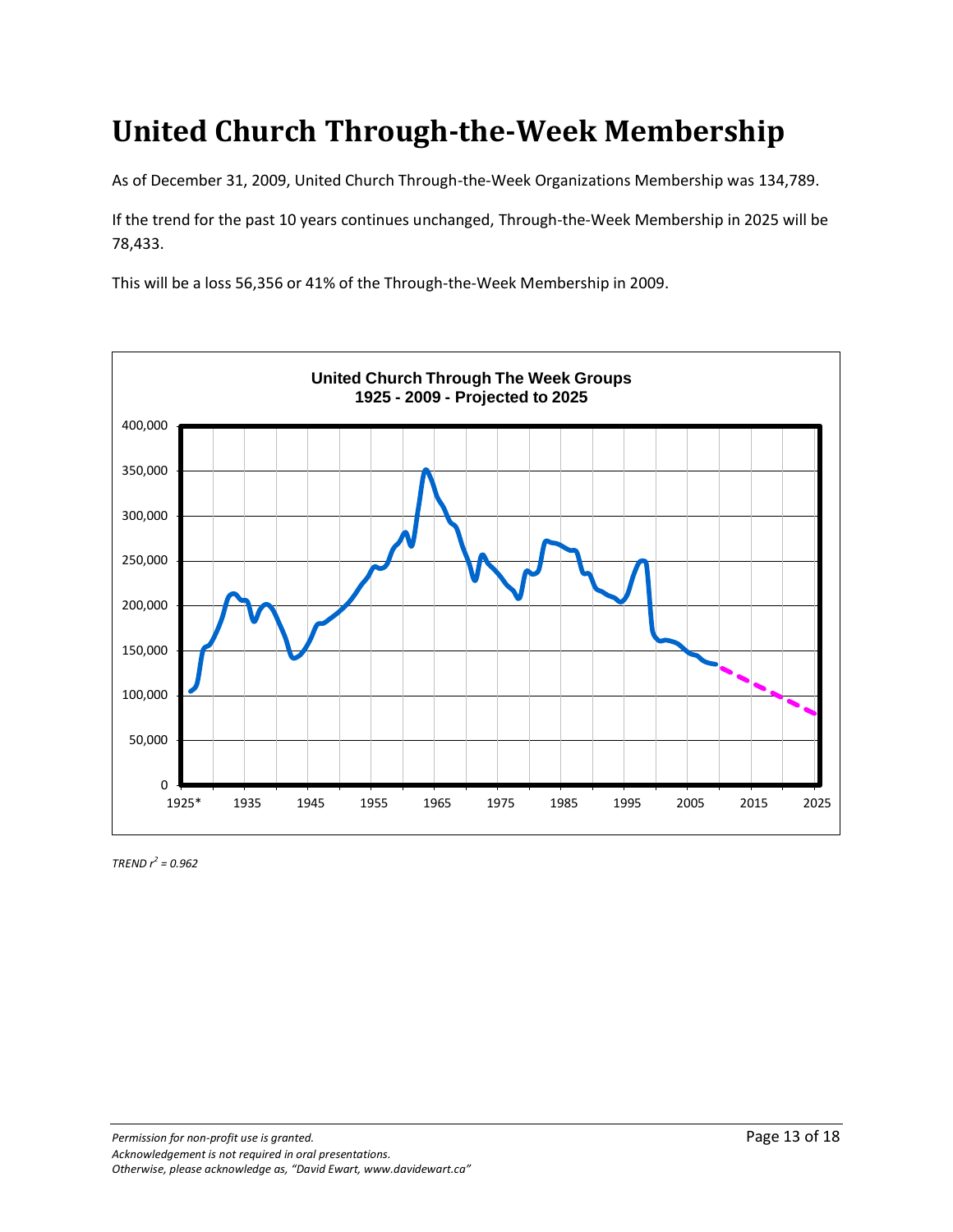# **United Church Baptisms (All Ages)**

As of December 31, 2009, the total of all Baptisms was 10,518.

If the trend for the past 10 years continues unchanged, the total of all Baptisms in 2025 will be 4,034.

This will be a loss of 6,484 or 62% of the Baptisms (All Ages) in 2009.

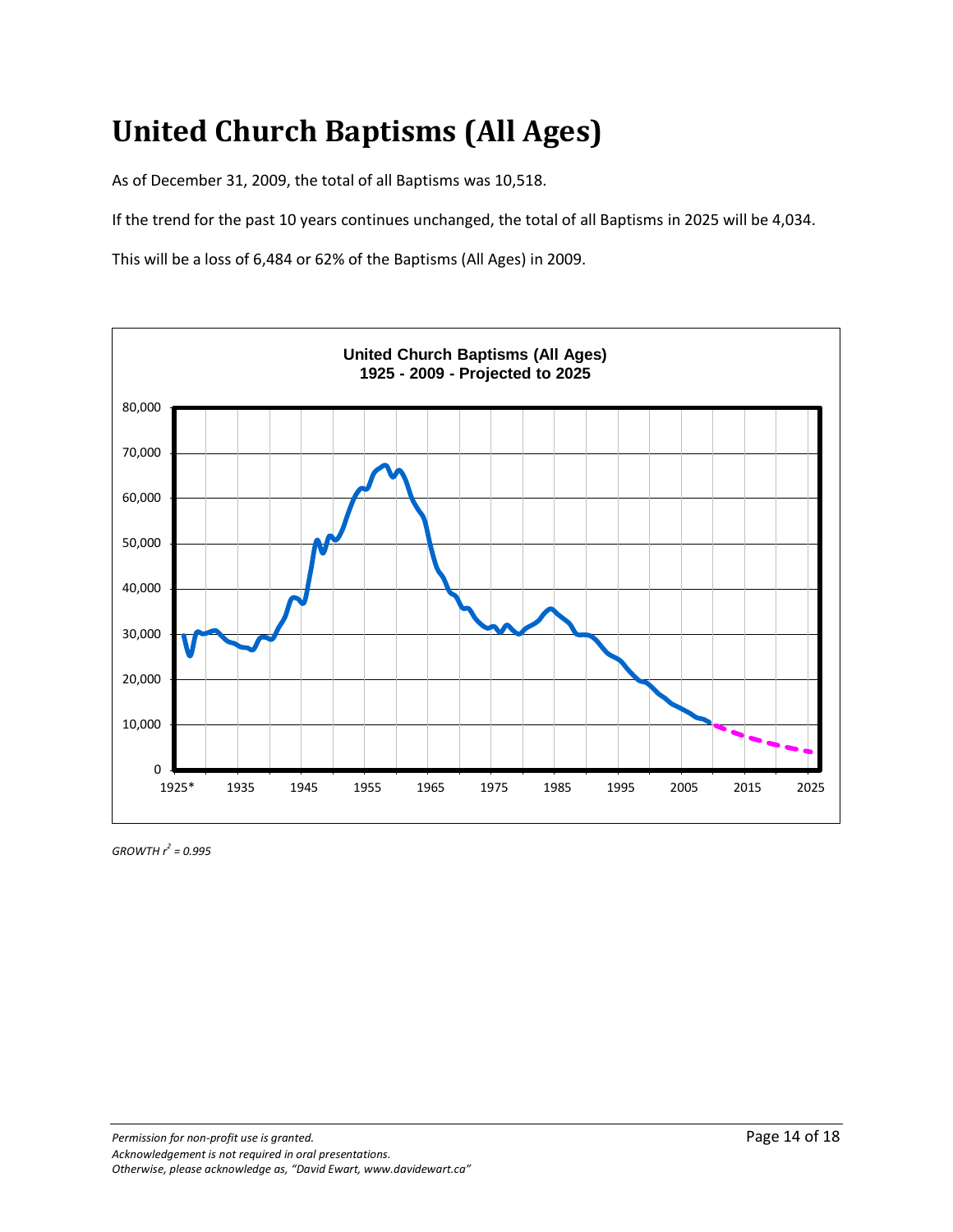# **United Church Baptisms (Children)**

As of December 31, 2009, the total of all Baptisms (Children) was 9,470.

If the trend for the past 10 years continues unchanged, the number of Baptisms (Children) in 2025 will be 3,378.

This will be a loss of 6,092 or 64% of the Baptisms (Children) in 2009.



*GROWTH r<sup>2</sup> = 0.993*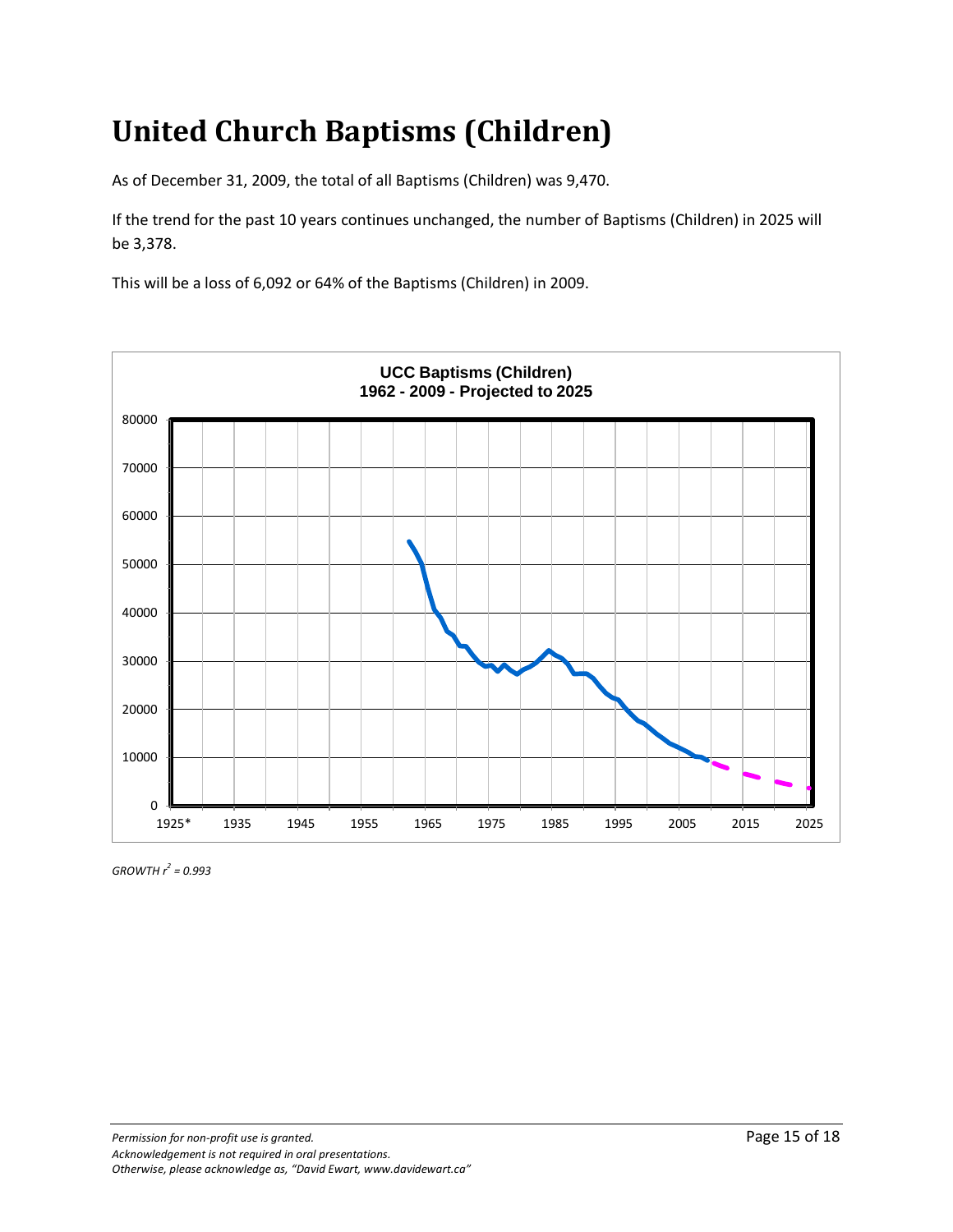# **United Church Baptisms (Adults)**

As of December 31, 2009, the total of all Baptisms (Adults) was 1048.

If the trend for the past 10 years continues unchanged, the number of Baptisms (Adults) in 2025 will be 296.

This will be a loss of 752 or 72% of the Baptisms (Adults) in 2009.



*GROWTH r<sup>2</sup> = 0.980*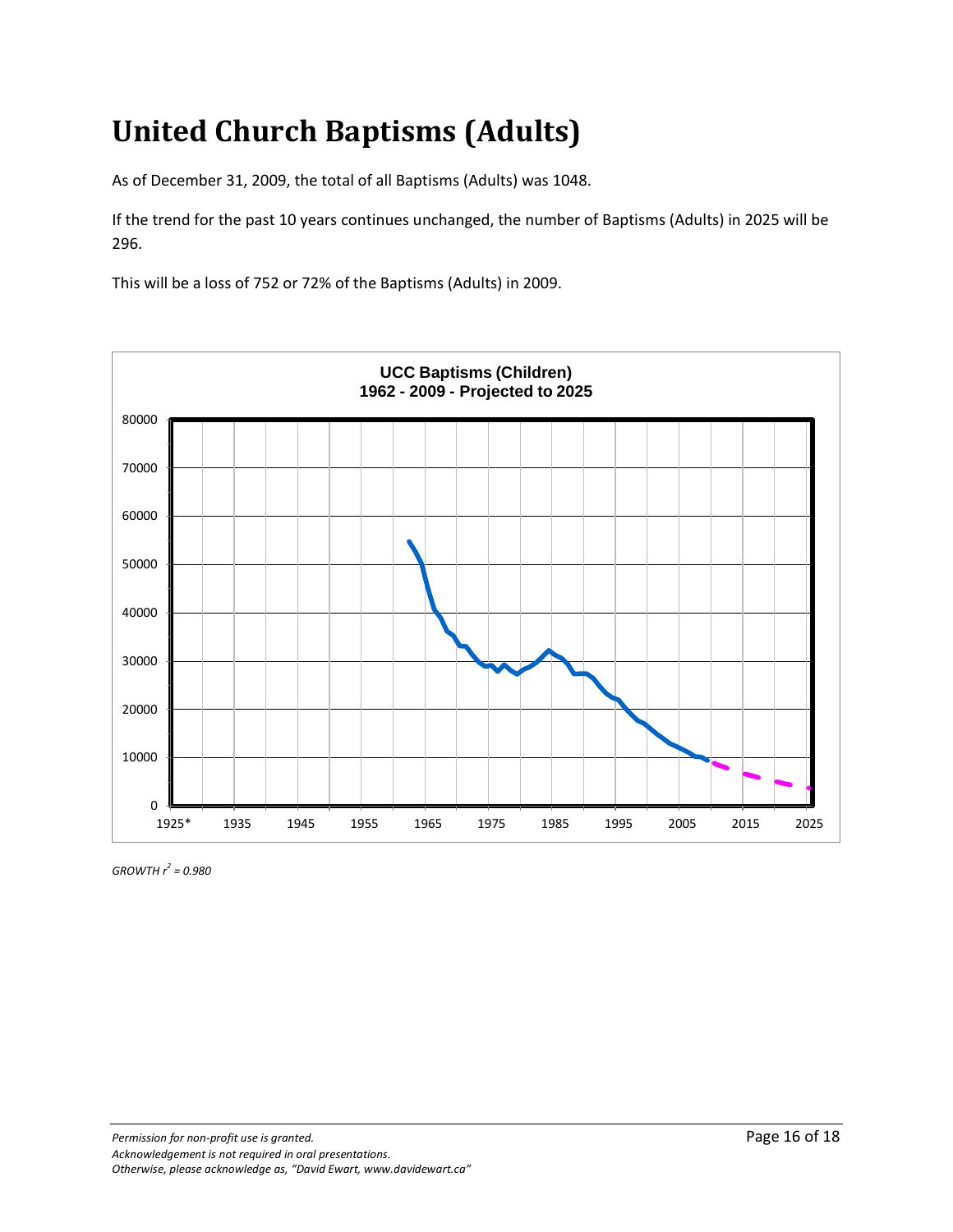### **United Church Weddings**

As of December 31, 2009, the total number of United Church Weddings performed was 8,557.

If the trend for the past 10 years continues unchanged, the number of Weddings in 2025 will be 2,990.

This will be a loss of 5,567 or 65% of the Weddings in 2009.